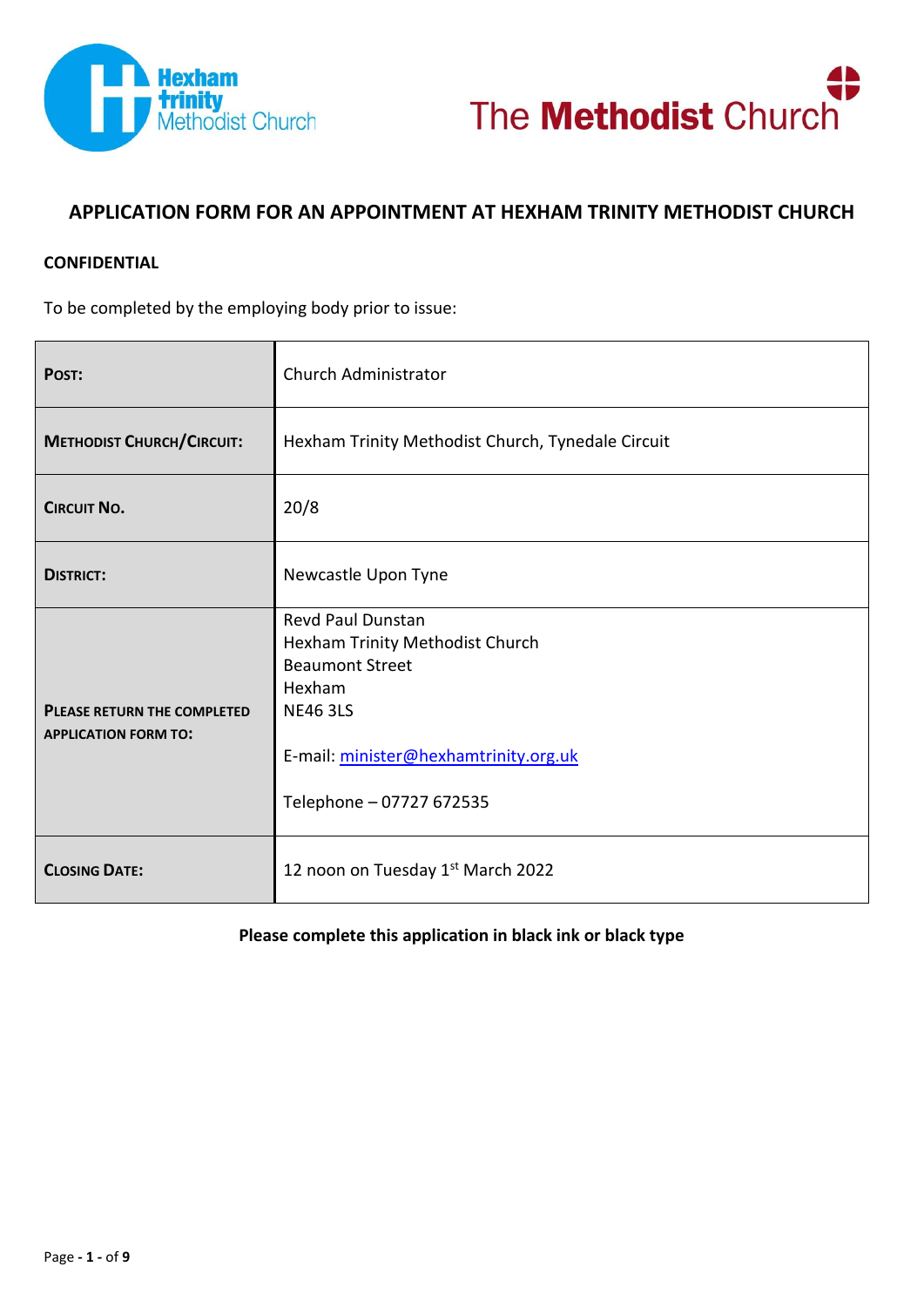# **1. PERSONAL DETAILS**

This will be held by the church, circuit or district before circulating the application form for shortlisting. Items marked with \* must be completed.

| Post applied for:                                                                                                                                                                                                                                                                                                                                                                                                                                                                                                                                                                                                                                                                                                                                                                                                                 | Church Administrator at Hexham Trinity Methodist Church |  |  |
|-----------------------------------------------------------------------------------------------------------------------------------------------------------------------------------------------------------------------------------------------------------------------------------------------------------------------------------------------------------------------------------------------------------------------------------------------------------------------------------------------------------------------------------------------------------------------------------------------------------------------------------------------------------------------------------------------------------------------------------------------------------------------------------------------------------------------------------|---------------------------------------------------------|--|--|
| Where did you hear about the post                                                                                                                                                                                                                                                                                                                                                                                                                                                                                                                                                                                                                                                                                                                                                                                                 |                                                         |  |  |
| Title:                                                                                                                                                                                                                                                                                                                                                                                                                                                                                                                                                                                                                                                                                                                                                                                                                            |                                                         |  |  |
| <b>Surname: (Block letters)</b>                                                                                                                                                                                                                                                                                                                                                                                                                                                                                                                                                                                                                                                                                                                                                                                                   |                                                         |  |  |
| <b>First names:</b>                                                                                                                                                                                                                                                                                                                                                                                                                                                                                                                                                                                                                                                                                                                                                                                                               |                                                         |  |  |
| <b>Address: (Block letters)</b>                                                                                                                                                                                                                                                                                                                                                                                                                                                                                                                                                                                                                                                                                                                                                                                                   |                                                         |  |  |
|                                                                                                                                                                                                                                                                                                                                                                                                                                                                                                                                                                                                                                                                                                                                                                                                                                   |                                                         |  |  |
|                                                                                                                                                                                                                                                                                                                                                                                                                                                                                                                                                                                                                                                                                                                                                                                                                                   |                                                         |  |  |
| <b>Post Code:</b>                                                                                                                                                                                                                                                                                                                                                                                                                                                                                                                                                                                                                                                                                                                                                                                                                 |                                                         |  |  |
| <b>Telephone number:</b>                                                                                                                                                                                                                                                                                                                                                                                                                                                                                                                                                                                                                                                                                                                                                                                                          | Home:                                                   |  |  |
|                                                                                                                                                                                                                                                                                                                                                                                                                                                                                                                                                                                                                                                                                                                                                                                                                                   | Daytime:                                                |  |  |
|                                                                                                                                                                                                                                                                                                                                                                                                                                                                                                                                                                                                                                                                                                                                                                                                                                   | Mobile:                                                 |  |  |
| <b>E-mail address:</b>                                                                                                                                                                                                                                                                                                                                                                                                                                                                                                                                                                                                                                                                                                                                                                                                            |                                                         |  |  |
| WORK PERMIT*: Please be aware that under Section 8 of the Asylum and Immigration Act 1996, it is a<br>criminal offence to employ anyone who is not entitled to live or work in the United Kingdom. Applicants will<br>be asked to provide proof of their employable status before Hexham Trinity Methodist Church can confirm any<br>offer of appointment e.g. Passport or birth certificate.<br>Are you a UK or EU/EEA Citizen? (Please tick)<br>Yes<br>No<br>If not, it is possible that you may not be eligible to work in the UK without a work permit.<br>Please indicate if you will require a work permit. (Please tick) Yes  <br>No<br>If "No" please indicate the basis on which you are eligible to work in the UK.<br>Do you have any Criminal Convictions not "spent" under the Rehabilitation of Offenders Act 1974? |                                                         |  |  |
|                                                                                                                                                                                                                                                                                                                                                                                                                                                                                                                                                                                                                                                                                                                                                                                                                                   |                                                         |  |  |
| No<br>Yes<br>If yes, please supply further details:                                                                                                                                                                                                                                                                                                                                                                                                                                                                                                                                                                                                                                                                                                                                                                               |                                                         |  |  |
| <b>EQUAL OPPORTUNITIES:</b> In order to assist us to monitor and evaluate the delivery of our vision for diversity and<br>equality - we would appreciate it if you will complete the enclosed equality and diversity monitoring form. The<br>information provided will be used for statistical purposes only and your assistance in completing this questionnaire will<br>be appreciated.                                                                                                                                                                                                                                                                                                                                                                                                                                         |                                                         |  |  |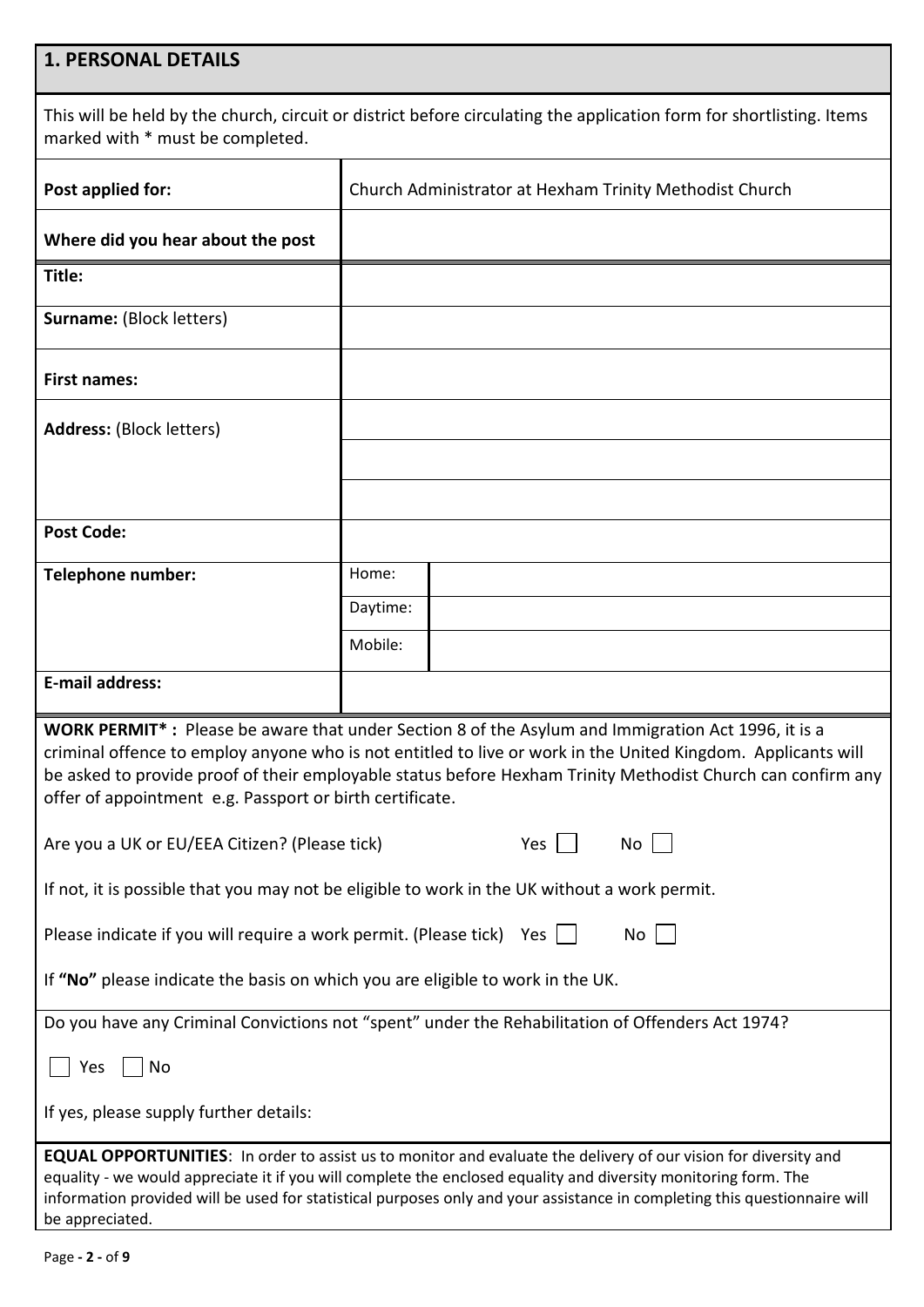#### **INFORMATION FOR APPLICANTS**

Please read this information carefully before you complete the next part of the form.

- Thank you for expressing interest in this post.
- These notes are intended to help you complete the application form. Please read them carefully before you start to fill in the form.
- Along with this application you have received a job description and person specification. These documents describe to you what the job will involve and what we need from the person who is appointed. Think carefully about the information in the job description and person specification, and consider what experience you have that would equip you for this post.
- We are inviting you to give us information that will allow us to assess how closely you meet the requirements of the person specification. You may draw on all aspects of your life: education, employment, voluntary work, church, interests, and home life, for example.
- Do not think you have to fill in all the space below each question. You may find you wish to answer one question more fully than another. You may use a separate sheet of paper if you need to write more than the form provides space for.
- Try to provide evidence or give examples of how you can meet the requirements of the job description and the person specification.
- Pages 1 to 3 of this form and the equal opportunities form will be removed by the Church Office before the applications are circulated to the interviewing panel for shortlisting.
- Our policy on references is that we cannot accept references from relatives or members of the family. At least one referee must be your line manager from your most recent employment.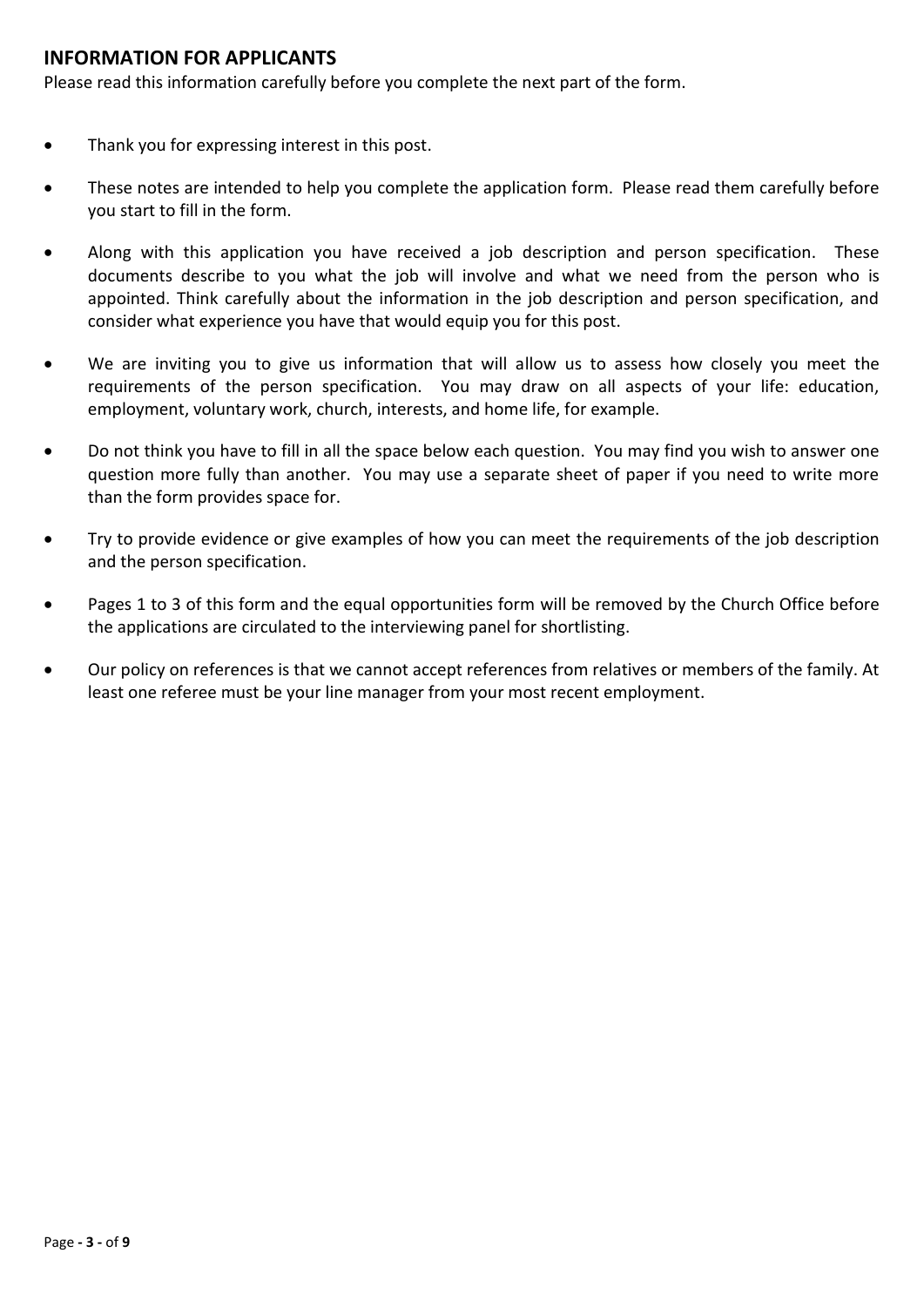# **APPLICATION FORM**

| <b>Applicant To Complete</b>              |                                                   |  |
|-------------------------------------------|---------------------------------------------------|--|
| <b>FULL NAME</b>                          |                                                   |  |
| <b>POST TITLE</b>                         | Church Administrator                              |  |
| <b>METHODIST</b><br><b>CHURCH/CIRCUIT</b> | Hexham Trinity Methodist Church, Tynedale Circuit |  |
| <b>CIRCUIT NO.</b>                        | 20/8                                              |  |
| <b>DISTRICT</b>                           | Newcastle Upon Tyne                               |  |
| <b>CLOSING DATE</b>                       | 12 Noon on Tuesday 1 <sup>s</sup> March 2022      |  |

| For Office Use Only           |                   |  |
|-------------------------------|-------------------|--|
| <b>Date Received</b>          |                   |  |
| <b>Application No</b>         |                   |  |
| Special needs at<br>Interview |                   |  |
| <b>Shortlisted</b>            | No<br>Yes $\vert$ |  |
| <b>Appointed</b>              | No<br>Yes $\vert$ |  |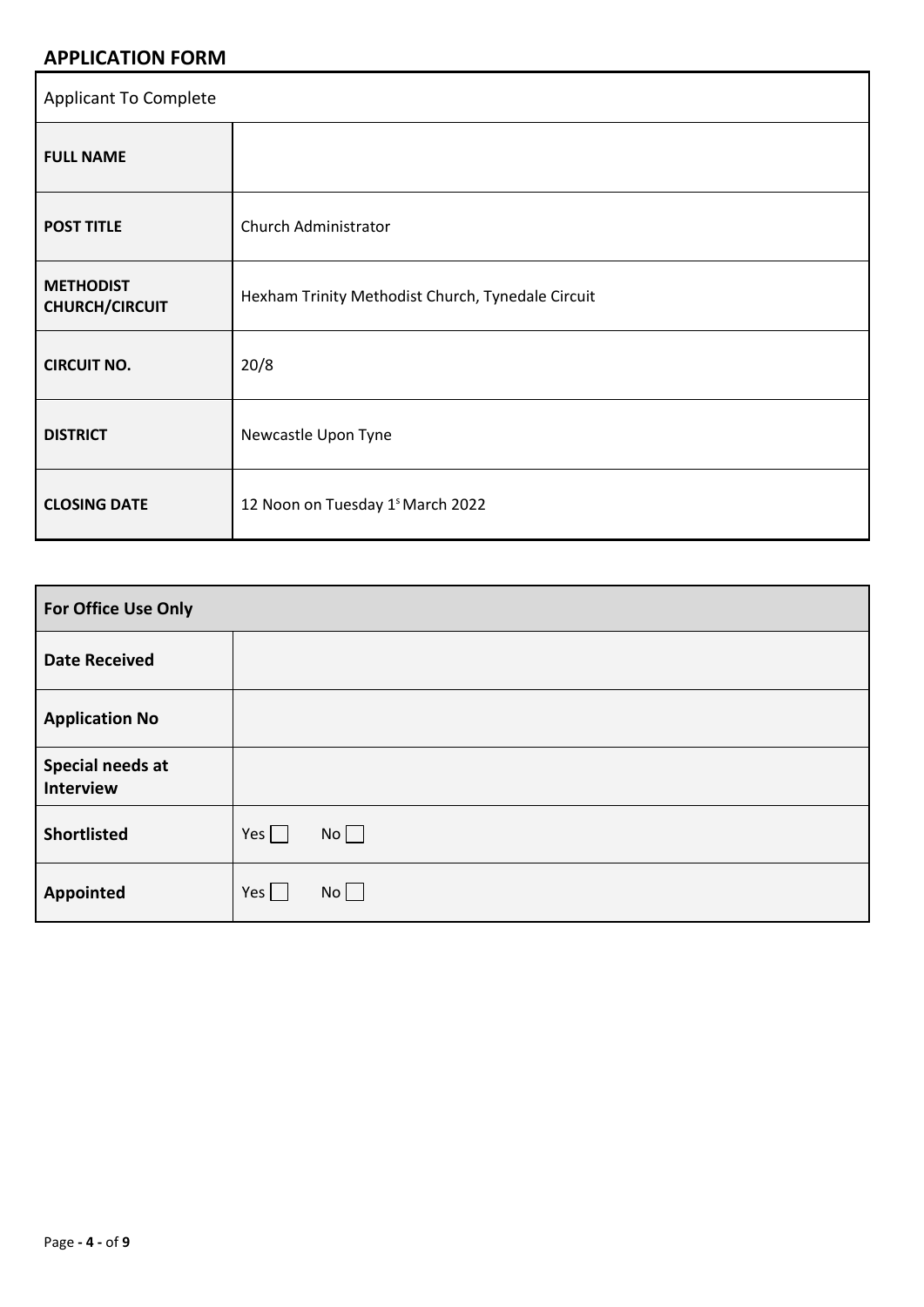| 2.<br><b>EMPLOYMENT HISTORY</b><br>List all employers starting with your present or most recent first. Please account for any gaps in employment. |                      |                       |                           |  |
|---------------------------------------------------------------------------------------------------------------------------------------------------|----------------------|-----------------------|---------------------------|--|
| <b>Name and Address of</b><br><b>Employer</b>                                                                                                     | <b>Position Held</b> | From To<br>Month/Year | <b>Reason for Leaving</b> |  |
|                                                                                                                                                   |                      |                       |                           |  |
|                                                                                                                                                   |                      |                       |                           |  |
|                                                                                                                                                   |                      |                       |                           |  |
|                                                                                                                                                   |                      |                       |                           |  |
|                                                                                                                                                   |                      |                       |                           |  |
|                                                                                                                                                   |                      |                       |                           |  |
|                                                                                                                                                   |                      |                       |                           |  |
|                                                                                                                                                   |                      |                       |                           |  |
|                                                                                                                                                   |                      |                       |                           |  |
|                                                                                                                                                   |                      |                       |                           |  |
|                                                                                                                                                   |                      |                       |                           |  |
|                                                                                                                                                   |                      |                       |                           |  |
|                                                                                                                                                   |                      |                       |                           |  |
|                                                                                                                                                   |                      |                       |                           |  |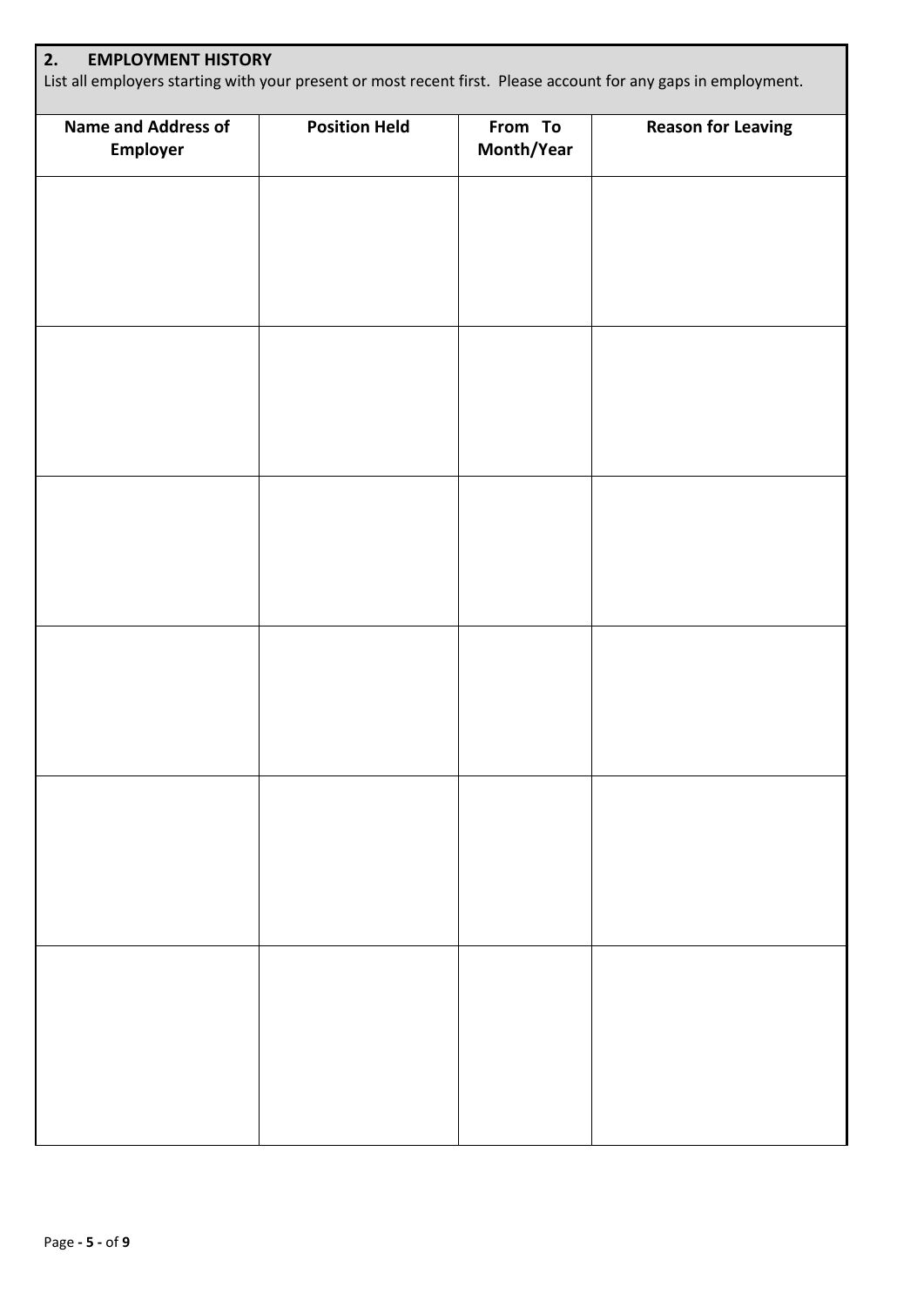## **3. Why are you applying for this job?**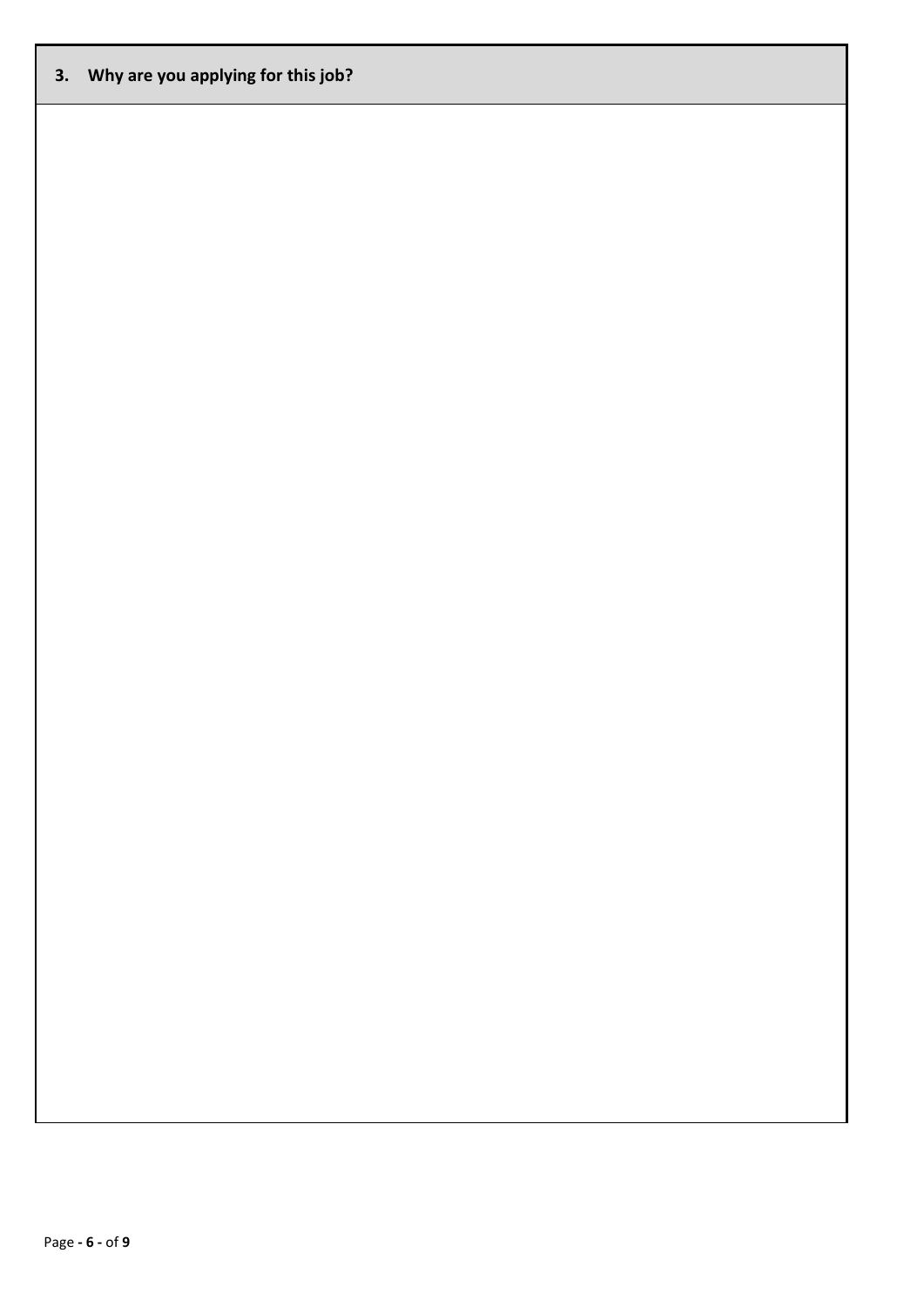## **4. What particular proven abilities, qualities and other attributes would you bring to the post?**

**5. How do you think you would do the job?**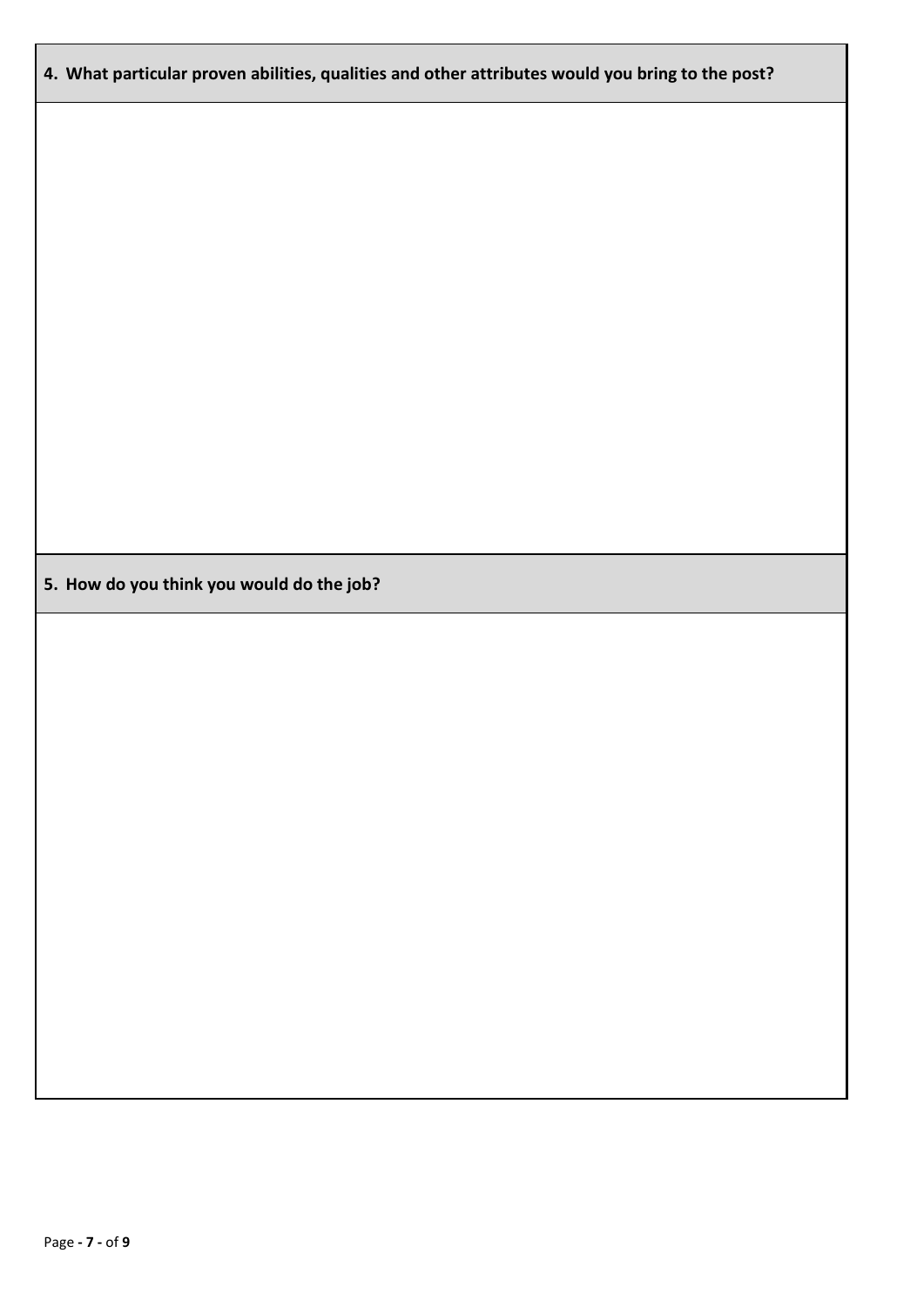## **6. What qualifications do you have which are relevant to this post? Please give details – date, awarding body, grades etc.**

#### **7. Additional Information**

**You are welcome to give additional information, which may be written, in the space below.**